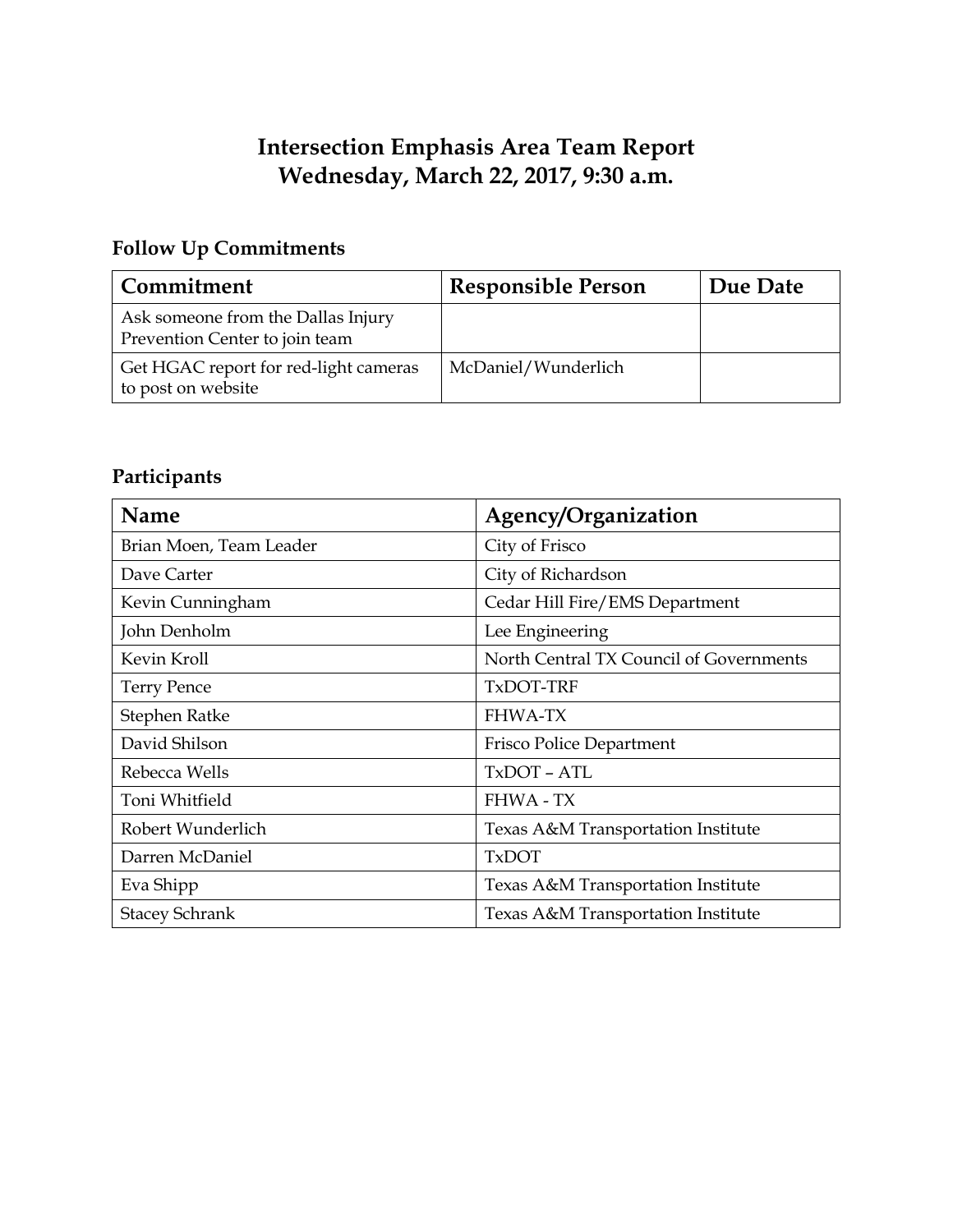# **Intersection Safety Strategies and Countermeasures**

### *Strategy #1: Improve data systems for identifying specific intersections and intersection types at high probability for serious injury crashes*

#### *Countermeasures and Programs*

- Improve safety data on intersections by developing an intersection database, e.g., roadway characteristics, traffic volumes, # of driveways, type of controls
- Create sample GIS data structure that can be distributed to cities across the state to collect information in uniform fashion
- Create and post intersection identifier at on system intersections. Can be similar to the TRM system and placed on a sign post
- Consider a standardized app for data collection ( similar to how CRASH was developed for PDs to do reports) – IOS or Android app to allow locals to collect info and upload
- Publish statewide intersection crash rates by volume, lanes, and district/county to allow locals means of comparison
- Develop statewide intersection database using the Model Inventory Roadway Elements format
- Populate the intersection database through partnerships between TxDOT, MPOs and locals to acquire and maintain inventory data for intersections and interchanges

### *Strategy #2: Consider alternative design strategies for improving intersection safety*

#### *Countermeasures and Programs*

- Educate decision makers and the public on the safety factors associated with roundabouts
- Create a campaign or education push on roundabouts and the safety benefits
- Construct a roundabout
- Convert a signalized intersection to a diverging left intersection
- TxDOT complete an intersection control evaluation process (ICE) for use in project development (underway with TxDOT Design Division)
- TxDOT train and provide case studies for the selection of alternative intersections using the ICE tool and other resources (FHWA everyday counts, ITE, etc.)
- Promote the use of ICE procedures and other alternative intersection evaluation tools for use by locals in project development (outreach to TexITE, MPOS, etc.)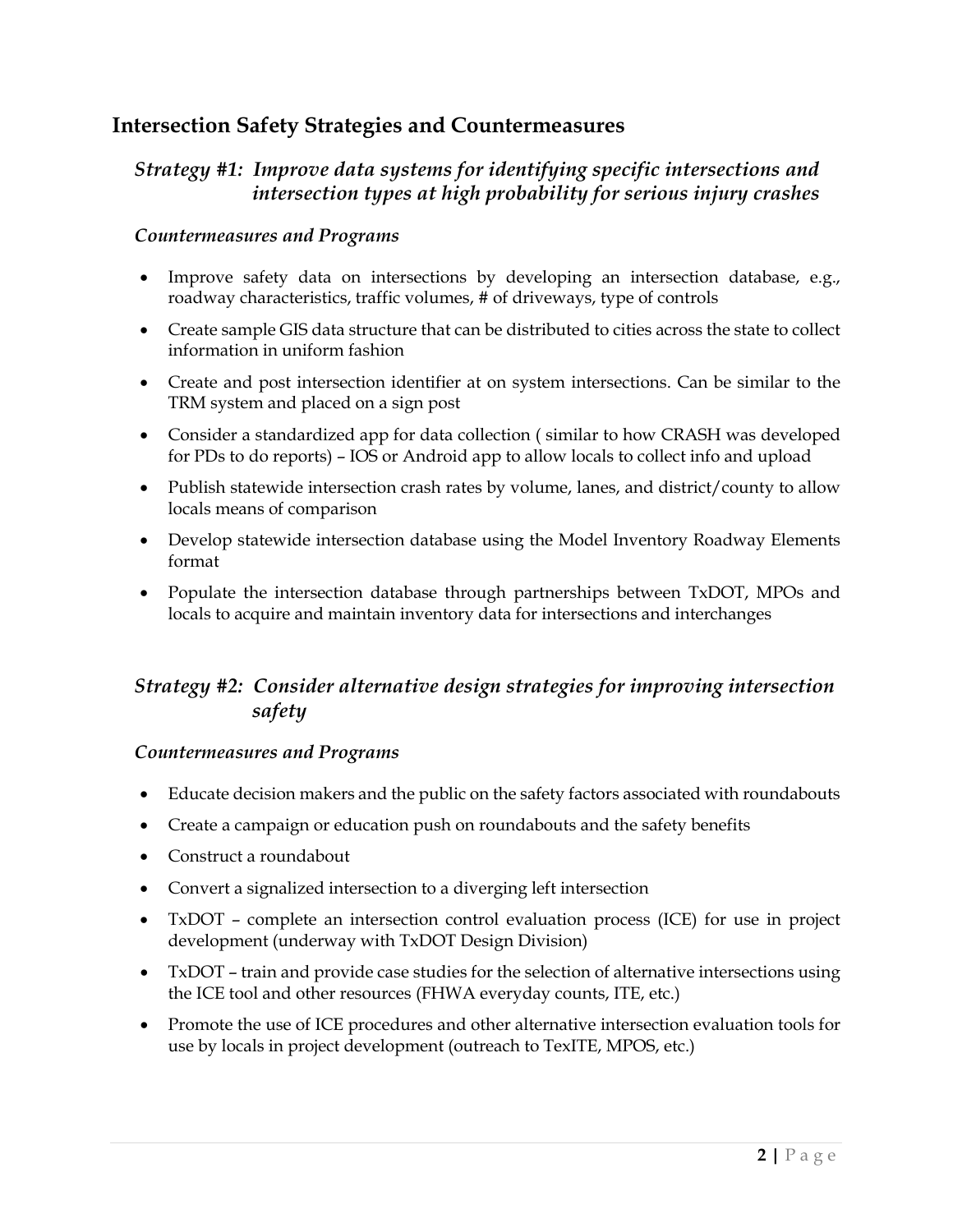# *Strategy #3: Improve pedestrian safety at high risk intersections*

#### *Countermeasures and Programs*

- Prohibit right on red and permissive left turns at high incident locations
- Install/improve pedestrian signals, pedestrian crosswalks, and/or high friction surface treatment on intersection approaches
- Ensure pedestrian signals, push buttons, crosswalk markings, etc. meet current requirements or upgrade to current requirements, including signal timing.
- Provide low to medium cost intersection improvements that improve safety for pedestrians –
	- convert free flow turn lanes to angled turn lanes that require stopping/yielding, add turn islands and median islands and curb bulb outs
	- ‒ convert permissive only or protected permissive phasing to protected only when pedestrian call is present or during active times of day
	- ‒ provide enhanced measures RRFB, PHB, lighting, etc. at uncontrolled high risk locations
- Pedestrian islands

### *Strategy #4: Increase driver awareness of intersections, e.g., pavement markings, flashing beacons, risk factors, etc.*

#### *Countermeasures and Programs*

- Implement proven, low cost engineering countermeasures in a systemic manner
	- o Advance signal ahead warning sign
	- o Flashers on signal ahead warning sign
	- o Arrow pavement markings
	- o Stop lines
	- o Lane lines
	- o Lane control signs
	- o Advance cross street name signs
	- o No Turn on Red signs
	- o Protected Left Turn Phase
	- o One signal head per lane
	- o Supplemental signal head
	- o Traffic signal back plates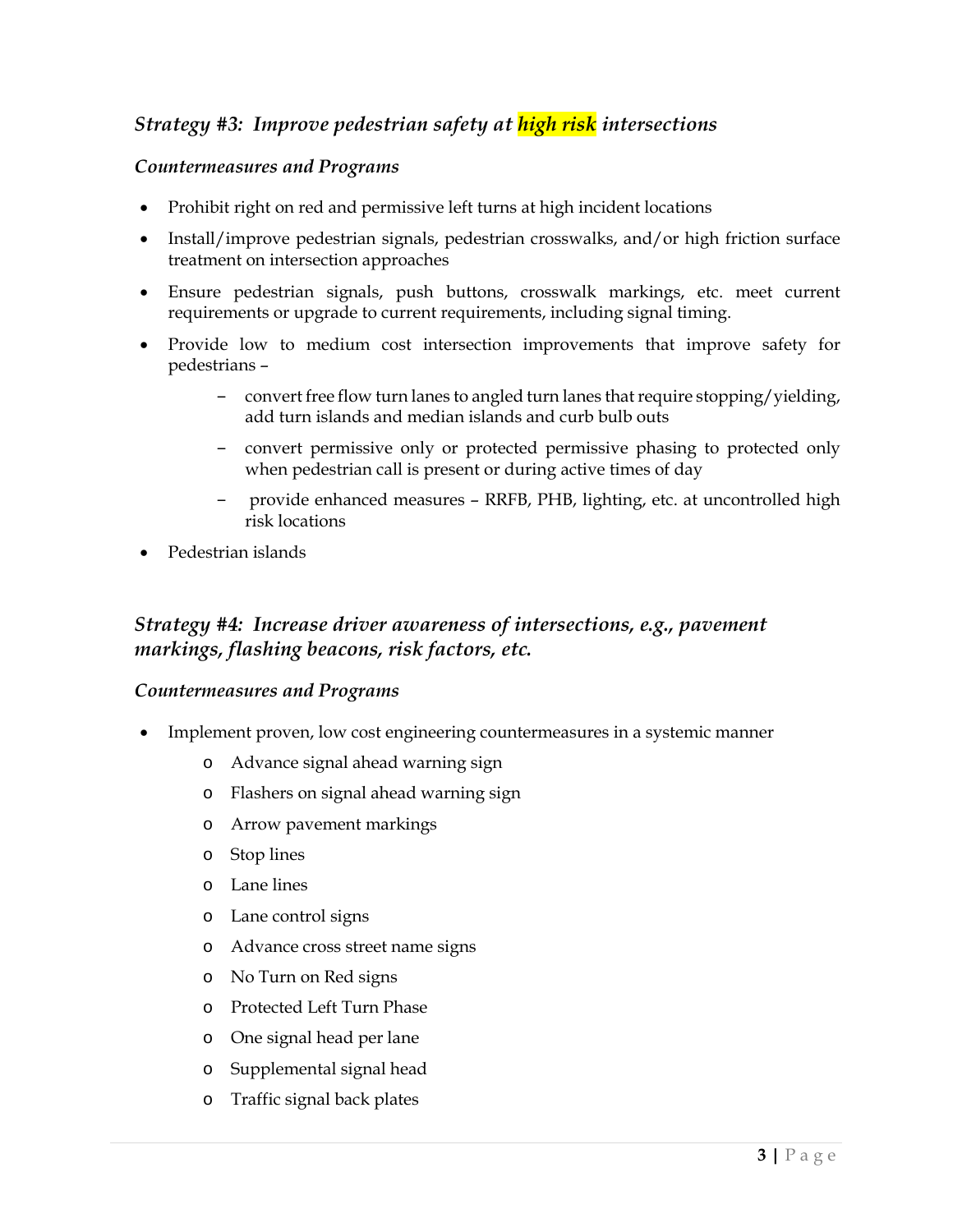- o Red light indicator lights
- o Pedestrian signal
- o Pedestrian signal push button
- o Yield to pedestrians sign
- o Sidewalks
- o Curb ramps
- o Pedestrian crosswalk
- o Intersection lighting
- o High-friction surface treatment
- o Remove On-street parking
- Larger signs with green background (6'x6' green sign with 48" warning sign on top)
- Use of BE PREPARED TO STOP WHEN FLASHING warning signs where sight restriction or speed is an issue
- Blank out sign for left turn yield condition
- In-lane pavement markings SIGNAL AHEAD, STOP AHEAD, 55 MPH, etc.
- Use of mast arms for multiple lane warning signs
- Driver feedback signs
- Create offset left turn lanes for divided roadbeds
- Install intersection flashing beacon or traffic signal, advance intersection warning signals or signs, or flashing yellow
- Safety lighting at intersections
- Add left or right turn lanes
- Install transverse rumble strips
- Develop Texas specific resources on the use of specific countermeasures above, based on roadway types, system ownerships, rural/urban character, etc. as a guide to practitioners
- Implement the current Texas Intersection Safety Implementation Plan to prepare for the next iteration of the ISIP
- Do not enter one way, freeway guide signs, and other devices that could prevent or reduce instances of wrong way driving initiated form intersections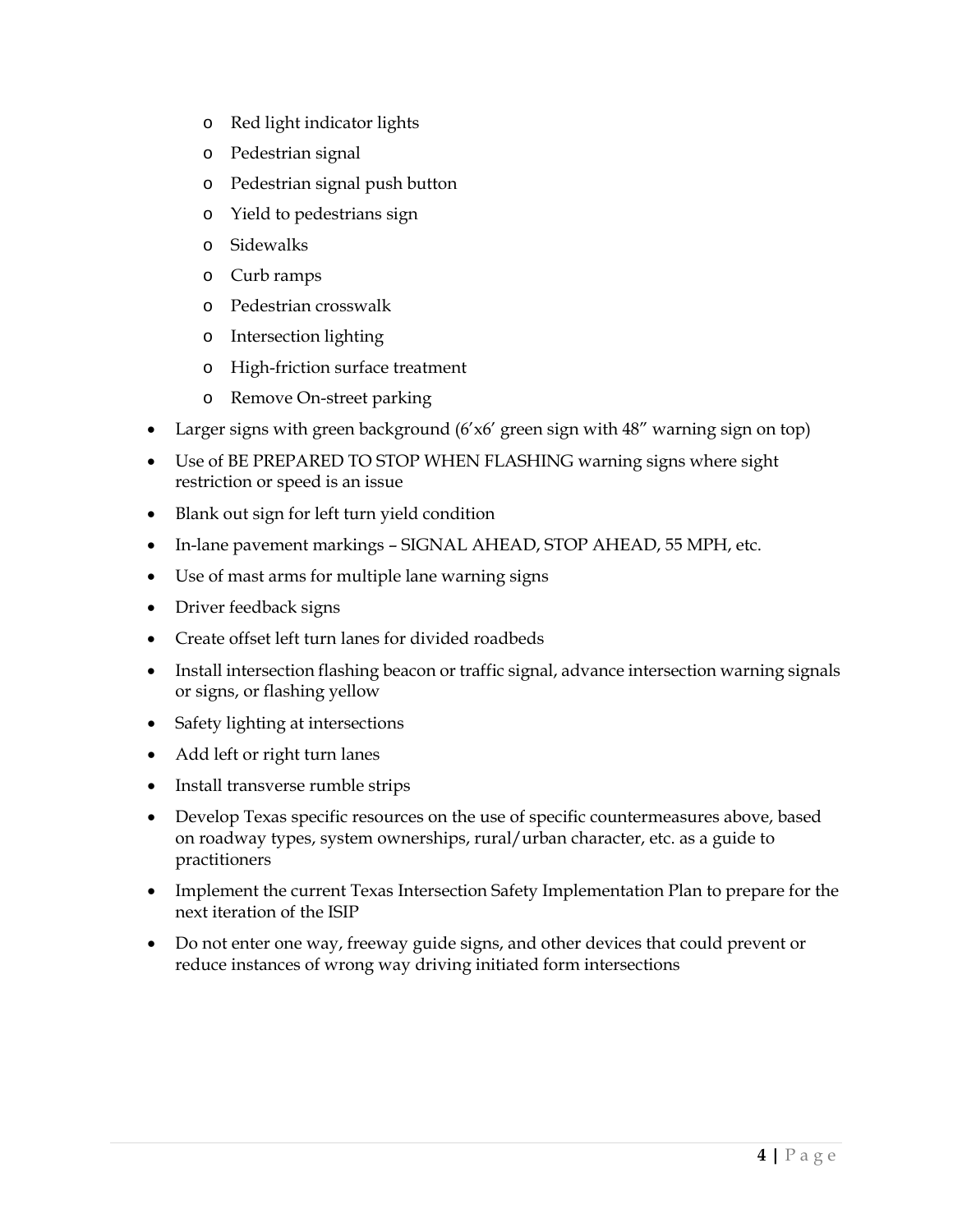# *Strategy #5: Develop educational campaigns incorporating data analysis to improve intersection safety*

#### *Countermeasures and Programs*

- Publicize high crash locations and point out the contributing crash factors, e.g., impaired driving, texting, phone use, etc.
- Increase and renew emphasis on safe driving behaviors in driver education
- Create info graphics and other social media friendly graphics of information
- Younger driver educational campaign relating to signalized intersections

# *Strategy #6: Reduce red light running*

#### *Countermeasures and Programs*

- Use targeted enforcement at high incident locations
- Research and address the factors contributing to reduced law enforcement citations
- Educate decision makers and the public on the effectiveness and appropriate use of automated enforcement
- Improve traffic signals
- Interconnect signals
- Install red light indicator lights
- Install automated red light enforcement cameras

### **Next Steps**

### *Additional Resources*

- MIRE Fundamental Data Elements <https://safety.fhwa.dot.gov/rsdp/fde/illustrations.cfm>
- FHWA Capacity Analysis for Planning of Junctions (Cap-X) Tool <https://www.fhwa.dot.gov/software/research/operations/cap-x>
- State of Texas Instructions To Police For Reporting Crashes [http://ftp.dot.state.tx.us/pub/txdot-info/trf/crash\\_notifications/2017/crash](http://ftp.dot.state.tx.us/pub/txdot-info/trf/crash_notifications/2017/crash-report-100.pdf)[report-100.pdf](http://ftp.dot.state.tx.us/pub/txdot-info/trf/crash_notifications/2017/crash-report-100.pdf)